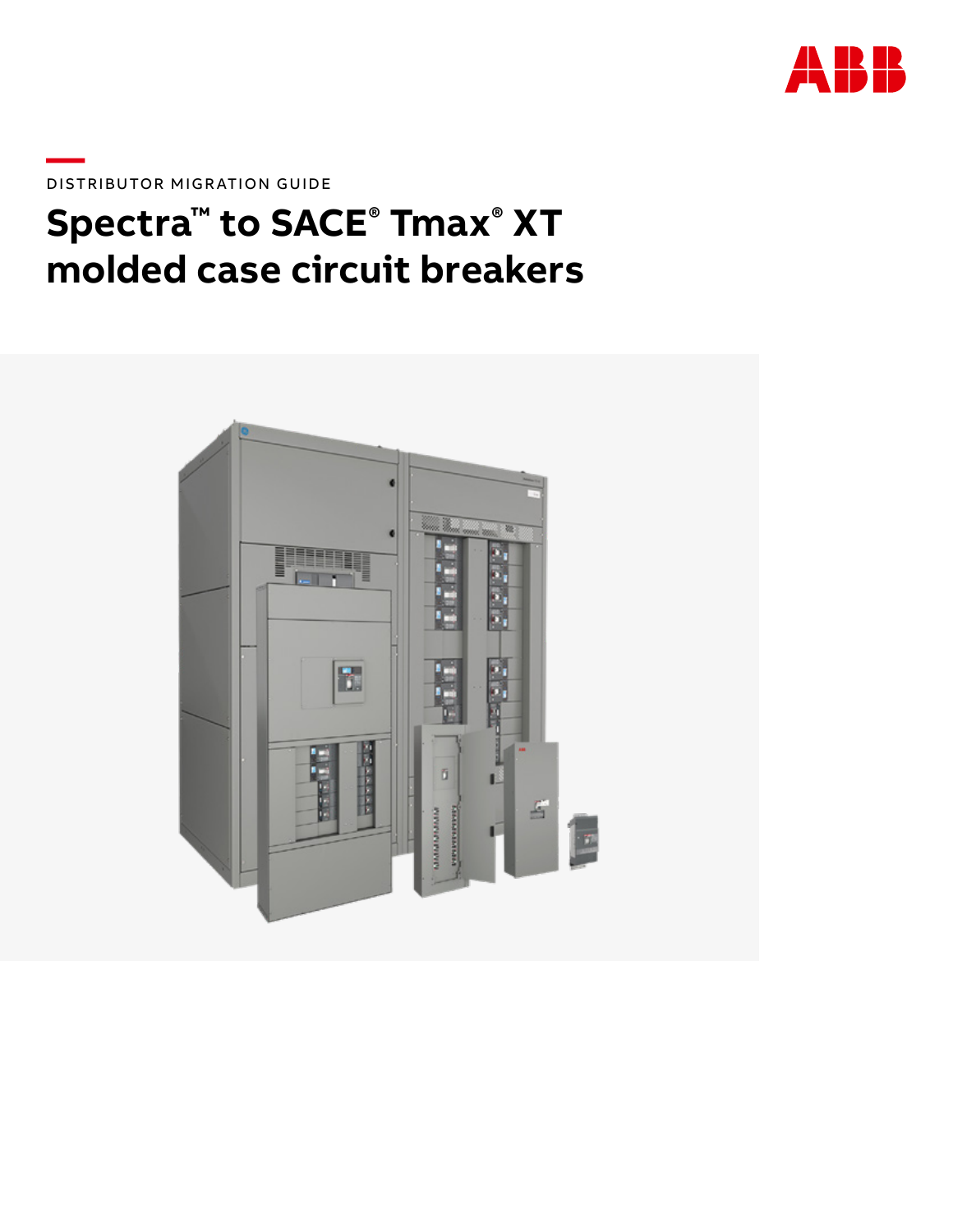### **— SACE® Tmax® XT overview** Break new ground

Help make your business more competitive with an innovative MCCB that allows you and your customer to save costs and time, from stocking to execution.

Save money by selecting only what you need for your application:

- Thermomagnetic trip units up to 800 A
- Advanced features and protections
- Embedded functionalities and accessories that help reduce the number of external components
- 10+ native communications protocols
- Connectivity to ABB Ability™ Energy and Asset Manager

With seven frame sizes and a comprehensive trip unit offering, SACE Tmax XT MCCBs are designed for flexibility, integration and connectivity. Select and order the right products for your application with this quick reference table.





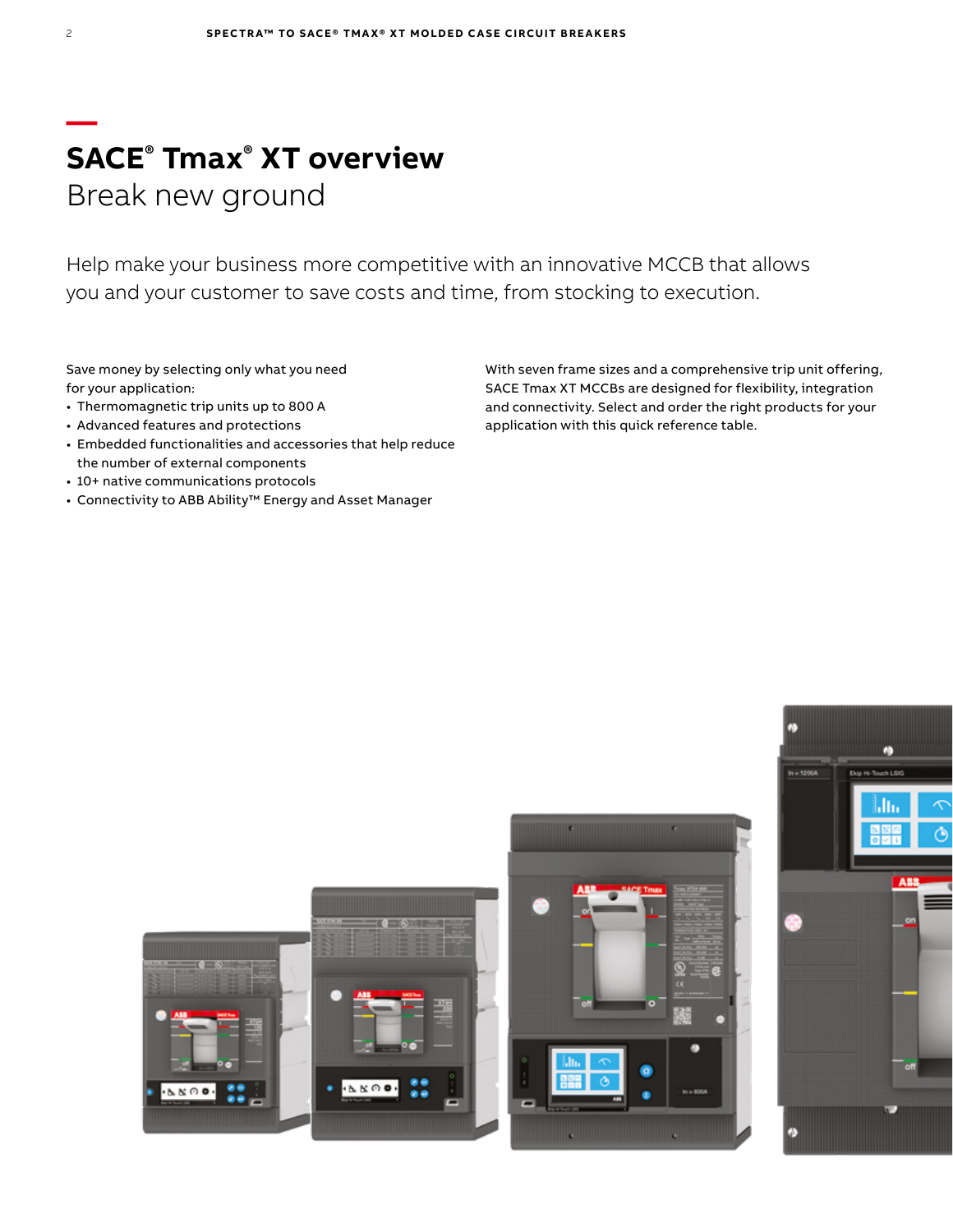#### **SACE® Tmax® XT application guide**

**—**

| Common applications                              | <b>Available SACE</b><br><b>Tmax XT frames</b>   | <b>SACE</b><br><b>Tmax XT</b><br>breaker | <b>ReliaGear neXT</b><br>breaker | Line side<br>connection /<br>termination | Load side<br>connection /<br>termination | <b>Enclosure</b>         | <b>Tips</b>                                                                                                                              |
|--------------------------------------------------|--------------------------------------------------|------------------------------------------|----------------------------------|------------------------------------------|------------------------------------------|--------------------------|------------------------------------------------------------------------------------------------------------------------------------------|
| Enclosed circuit<br>breakers                     | All frames                                       |                                          |                                  | Lugs                                     | Lugs                                     |                          | Fully assembled enclosed breaker also<br>available in empower configurator.                                                              |
| ReliaGear <sup>™</sup> lighting<br>panel         | XT1, XT4, XT5, XT6<br>(XT2 coming soon)          |                                          | $\qquad \qquad \blacksquare$     | Breaker kit                              | Lugs                                     |                          | Line vs load side lugs dictated<br>by panel top/bottom feed.                                                                             |
| ReliaGear™ neXT<br>power panel                   | XT1*, XT4, XT5,<br>XT6, XT7 (XT2<br>coming soon) |                                          |                                  |                                          |                                          | $\overline{\phantom{0}}$ | ReliaGear neXT breakers come with factory-<br>installed plug-in line side connectors; load<br>side lugs; and required filler plates. You |
| ReliaGear® SB<br>switchboard feeder              | XT1*, XT4, XT5,<br>XT6, XT7 (XT2<br>coming soon) |                                          |                                  |                                          |                                          |                          | must purchase this version for use in<br>ReliaGear neXT power panelboard and<br>ReliaGear SB switchboard feeders.                        |
| Spectra™ bolt-on<br>panelboard or<br>switchboard | XT1, XT4,<br>XT5, XT7**                          |                                          |                                  | SBO retrofit kit                         | Lugs                                     |                          | Designed to help extend the life of your<br>Spectra bolt-on panelboard or switchboard.                                                   |
| <b>OEM business</b>                              | All frames                                       |                                          |                                  | Per application                          | Per application                          |                          |                                                                                                                                          |

\* Tmax XT1 circuit breakers require a rail for installation in ReliaGear neXT power panelboards and ReliaGear SB switchboards if not already installed in your existing ReliaGear neXT

or SB equipment: • SR1XBF for 1 single XT1 • SR2XBF for 2 adjacent XT1

• SR5XBF for 5 adjacent XT1

\*\* All frames require SBO retrofit kit







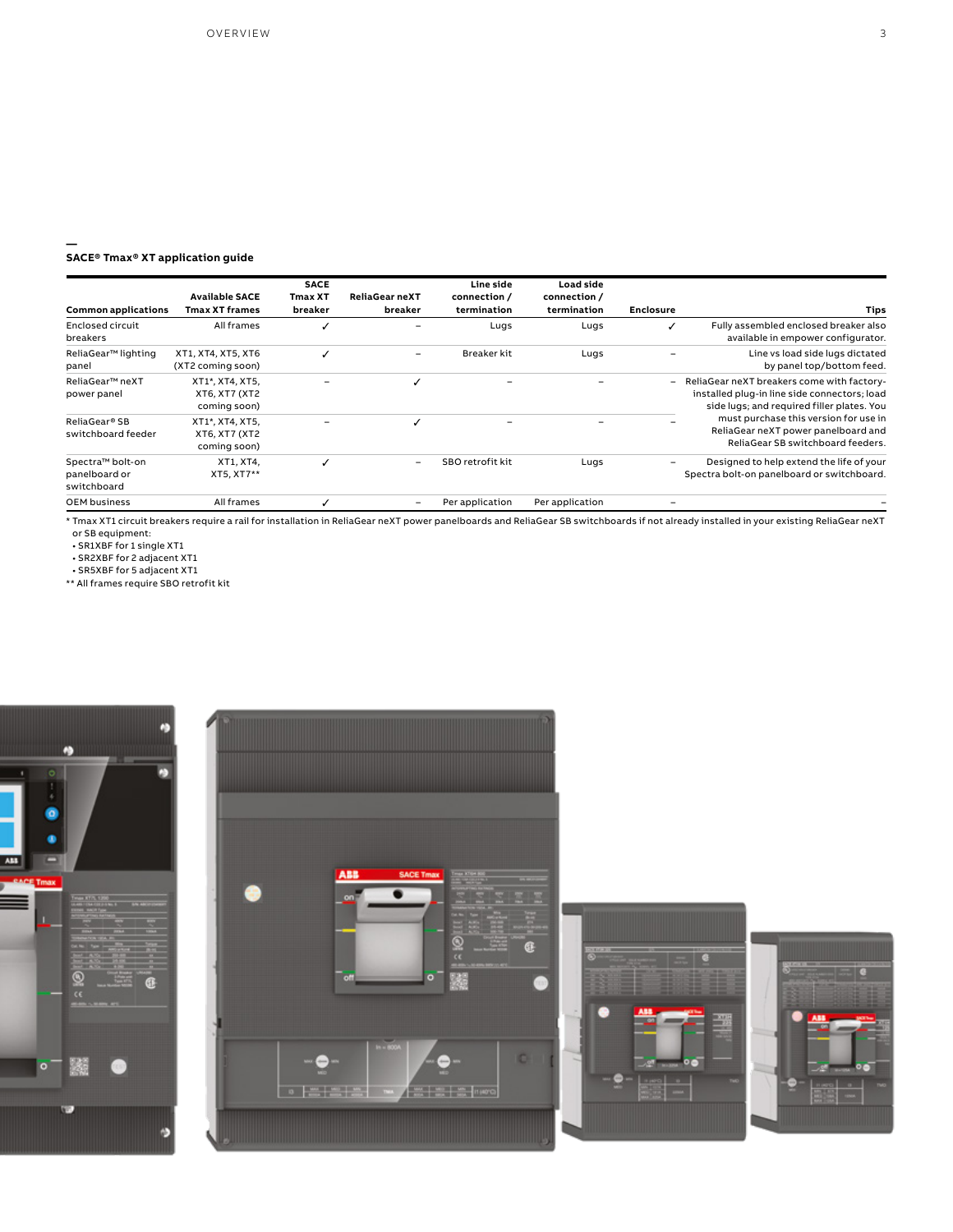## **Migration from Spectra™ to SACE® Tmax® XT**

**—**

Combining ABB and GE Industrial Solutions leading-edge technologies offers you a new, comprehensive, one-line construction package.



As part of ABB's continuing development of a new, leadingedge and comprehensive one-line construction package, the Spectra RMS and RMS with microEntelliGuard® technology will be retired and replaced by SACE Tmax XT circuit breakers.

To help you use Tmax XT breaker capabilities within ABB's distribution equipment, this document will guide you through the Tmax XT frames and common accessories and explain how they compare to Spectra; highlight the frames and other details for common applications; and provide guidance on initial stocking options. Stocking suggestions were defined based on national average consumption rates; therefore, adjustments to the recommended amperages, trip units, interrupt ratings or other parameters may be needed for your market.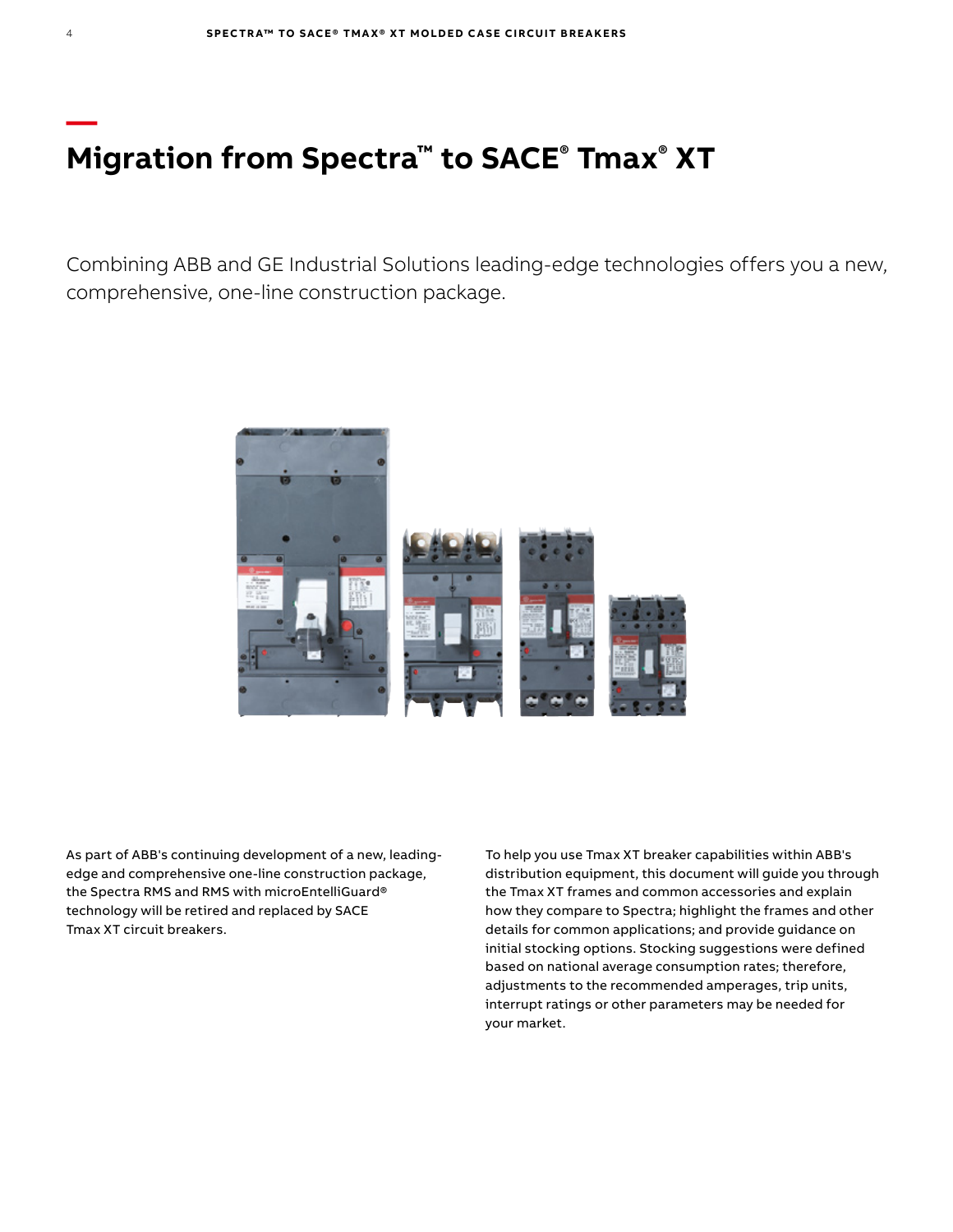**—**

## **Selecting the right SACE® Tmax® XT frame based on your Spectra™ frame**

Select what you need, skip what you don't



Notes: Always consider which rating plug you would use with Spectra in your application. There may be opportunities to reduce a frame size with SACE Tmax XT.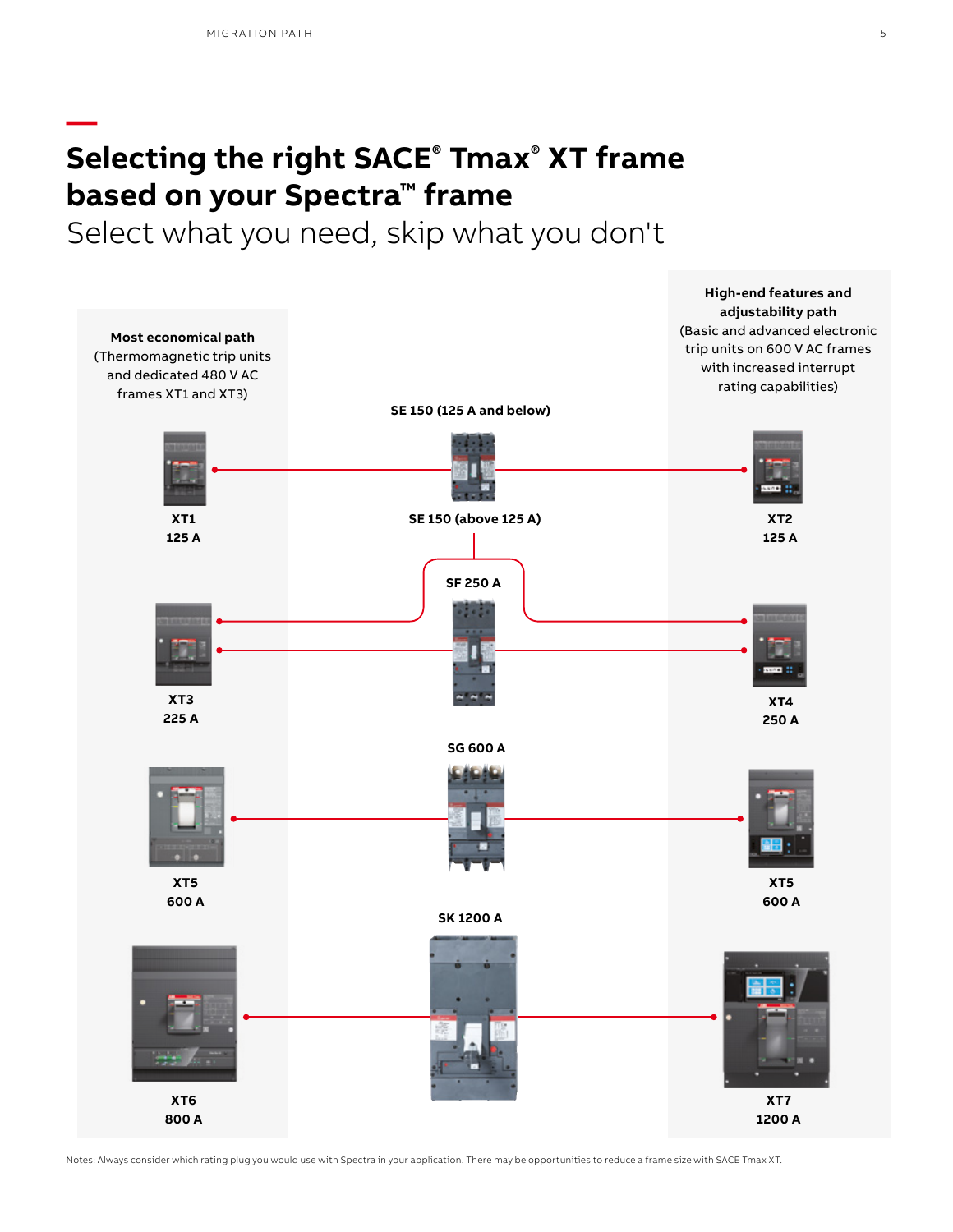### **— SACE® Tmax® XT circuit breakers** Stocking strategies

The electrical distribution market can be very competitive. It takes the right balance of value, inventory cost and customer service to be successful. To help you succeed in the market you serve, following are different paths for stocking strategies from which to choose.

#### **Competitive price-focused stocking strategy**

**Pros:** Most competitive price to market circuit breakers. Overall reduction in the number of stocking part numbers (SKUs) compared to Spectra breakers and rating plugs.

**Cons:** Increased number of full breaker frames means slightly more shelf space than Spectra breakers and rating plugs.

**Suggested SACE Tmax XT stock to support ReliaGear™ lighting panelboards, enclosed circuit breakers, enclosed starters and control products along with OEM business, Spectra™ bolt-on power panelboards and switchboards**

|                                 | Int. rating <sup>2</sup> ( $kA$ ) |                   |                        | Overload (L)                   | Inventory carrying |
|---------------------------------|-----------------------------------|-------------------|------------------------|--------------------------------|--------------------|
| Catalog number <sup>1</sup>     | at 480 V AC                       | Rated current (A) | Trip unit <sup>3</sup> | adjustability <sup>3</sup>     | cost reference     |
| XT1HU3015AFF000XXX              | 65                                | 15                | <b>TMF</b>             | Non-adjustable                 |                    |
| XT1HU3020AFF000XXX              | 65                                | 20                | <b>TMF</b>             | Non-adjustable                 |                    |
| XT1HU3025AFF000XXX              | 65                                | 25                | <b>TMF</b>             | Non-adjustable                 |                    |
| XT1HU3030AFF000XXX              | 65                                | 30                | <b>TMF</b>             | Non-adjustable                 |                    |
| XT1HU3035AFF000XXX              | 65                                | 35                | <b>TMF</b>             | Non-adjustable                 |                    |
| XT1HU3040AFF000XXX              | 65                                | 40                | <b>TMF</b>             | Non-adjustable                 |                    |
| XT1HU3045AFF000XXX              | 65                                | 45                | <b>TMF</b>             | Non-adjustable                 |                    |
| XT1HU3050AFF000XXX              | 65                                | 50                | <b>TMF</b>             | Non-adjustable                 |                    |
| XT1HU3060AFF000XXX              | 65                                | 60                | <b>TMF</b>             | Non-adjustable                 |                    |
| XT1HU3070AFF000XXX              | 65                                | 70                | <b>TMF</b>             | Non-adjustable                 |                    |
| XT1HU3080AFF000XXX              | 65                                | 80                | <b>TMF</b>             | Non-adjustable                 |                    |
| XT1HU3090AFF000XXX              | 65                                | 90                | <b>TMF</b>             | Non-adjustable                 |                    |
| XT1HU3100AFF000XXX              | 65                                | 100               | <b>TMF</b>             | Non-adjustable                 |                    |
| XT1HU3125AFF000XXX              | 65                                | 125               | <b>TMF</b>             | Non-adjustable                 |                    |
| XT4HU3150AFF000XXX              | 65                                | 150               | <b>TMF</b>             | Non-adjustable                 |                    |
| XT4HU3175AFF000XXX              | 65                                | 175               | <b>TMF</b>             | Non-adjustable                 |                    |
| XT4HU3200AFF000XXX              | 65                                | 200               | <b>TMF</b>             | Non-adjustable                 |                    |
| XT4HU3225AFF000XXX              | 65                                | 225               | <b>TMF</b>             | Non-adjustable                 |                    |
| XT4HU3250AFF000XXX              | 65                                | 250               | <b>TMF</b>             | Non-adjustable                 |                    |
| XT5HU340ABFF000XXX              | 65                                | 400               | <b>TMA</b>             | 280400 A / via rotary switches |                    |
| XT5HU360BBFF000XXX              | 65                                | 600               | <b>TMA</b>             | 420600 A / via rotary switches |                    |
| XT6HU3800BFF000XXX              | 65                                | 800               | <b>TMA</b>             | 560800 A / via rotary switches |                    |
| XT7HU312EQFF940XXX <sup>4</sup> | 65                                | 1200              | Ekip Touch LSIG        | 4801200 A / via touch screen   | \$\$\$             |

1 Breakers do not include line/load connections. Please see table on page 3 outlining suggested connections per application

<sup>2</sup> 65 kA at 480 V AC has been selected to align with the most commonly ordered Spectra across the USA. If your specific needs require a higher or lower interrupt rating, please update the fourth digit from "H" to reflect the desired level, as explained in Table 4 on page 14

<sup>3</sup> For more details on trip unit features and adjustability, please refer to "SACE Tmax XT range trip unit capabilities" table on page 12 or SACE Tmax XT Technical Catalog

4 RELT module and 24–48 V DC power supply already included. 110–240 V AC/DC power supply also available; please refer to empower configurator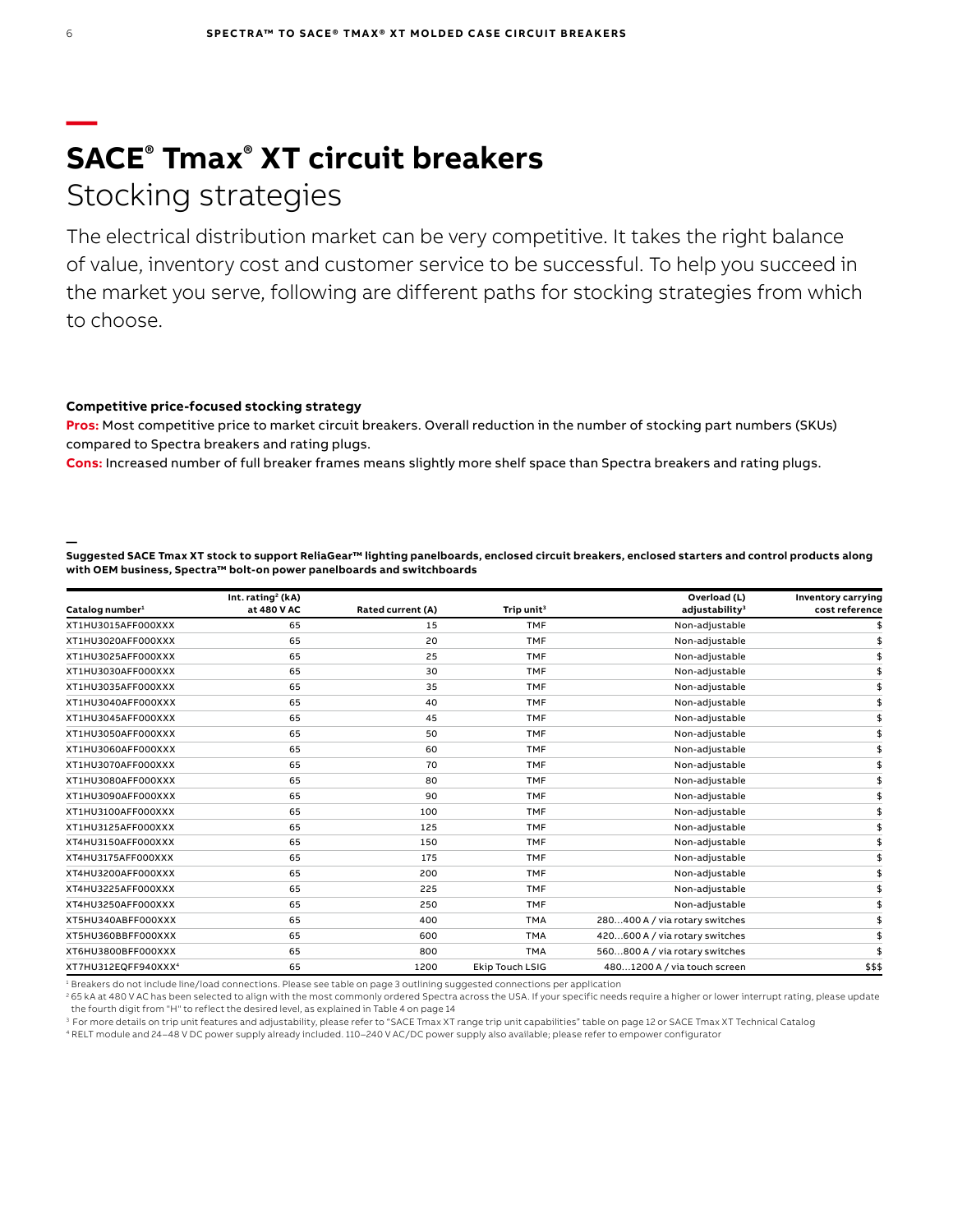



— SACE Tmax XT breaker

**—**

— ReliaGear neXT breaker

#### **Suggested ReliaGear neXT breaker stock to support ReliaGear neXT power panelboards and ReliaGear SB switchboards**

| Catalog number      | Int. rating <sup>1</sup> (kA)<br>at 480 V AC | Rated current (A) | Trip unit <sup>2</sup> | Overload (L)<br>adjustability <sup>2</sup> | Inventory carrying<br>cost reference |
|---------------------|----------------------------------------------|-------------------|------------------------|--------------------------------------------|--------------------------------------|
| XT1HU3015AYD000XXX  | 65                                           | 15                | <b>TMF</b>             | Non-adjustable                             |                                      |
| XT1HU3020AYD000XXX  | 65                                           | 20                | <b>TMF</b>             | Non-adjustable                             |                                      |
| XT1HU3025AYD000XXX  | 65                                           | 25                | <b>TMF</b>             | Non-adjustable                             |                                      |
| XT1HU3030AYD000XXX  | 65                                           | 30                | <b>TMF</b>             | Non-adjustable                             |                                      |
| XT1HU3035AYD000XXX  | 65                                           | 35                | <b>TMF</b>             | Non-adjustable                             |                                      |
| XT1HU3040AYD000XXX  | 65                                           | 40                | <b>TMF</b>             | Non-adjustable                             |                                      |
| XT1HU3045AYD000XXX  | 65                                           | 45                | <b>TMF</b>             | Non-adjustable                             |                                      |
| XT1HU3050AYD000XXX  | 65                                           | 50                | <b>TMF</b>             | Non-adjustable                             |                                      |
| XT1HU3060AYD000XXX  | 65                                           | 60                | <b>TMF</b>             | Non-adjustable                             |                                      |
| XT1HU3070AYD000XXX  | 65                                           | 70                | <b>TMF</b>             | Non-adjustable                             |                                      |
| XT1HU3080AYD000XXX  | 65                                           | 80                | <b>TMF</b>             | Non-adjustable                             |                                      |
| XT1HU3090AYD000XXX  | 65                                           | 90                | <b>TMF</b>             | Non-adjustable                             |                                      |
| XT1HU3100AYD000XXX  | 65                                           | 100               | <b>TMF</b>             | Non-adjustable                             |                                      |
| XT4HU3150BYJ000XXX  | 65                                           | 150               | <b>TMA</b>             | 105150 A / via rotary switches             | \$\$                                 |
| XT4HU3250BYL000XXX  | 65                                           | 250               | <b>TMA</b>             | 175250 A / via rotary switches             | \$\$                                 |
| XT5HU340ABYN000XXX  | 65                                           | 400               | <b>TMA</b>             | 280400 A / via rotary switches             |                                      |
| XT5HU360BBYN000XXX  | 65                                           | 600               | <b>TMA</b>             | 420600 A / via rotary switches             |                                      |
| XT7HU380CFYX000XXX  | 65                                           | 800               | Ekip DIP LSI           | 320800 A / via DIP switches                | \$\$                                 |
| XT7HU312EPYX940XXX3 | 65                                           | 1200              | Ekip Touch LSI         | 4801200 A / via touch screen               | \$\$\$                               |

<sup>1</sup>65 kA at 480 V AC has been selected to align with the most commonly ordered Spectra across the USA. If your specific needs require a higher or lower interrupt rating, please update<br>the fourth digit from "H" to reflect t

ª For more details on trip unit features and adjustability, please refer to "SACE Tmax XT range trip unit capabilities" table on page 12 or SACE Tmax XT Technical Catalog<br>ª RELT module and 24–48 V DC power supply already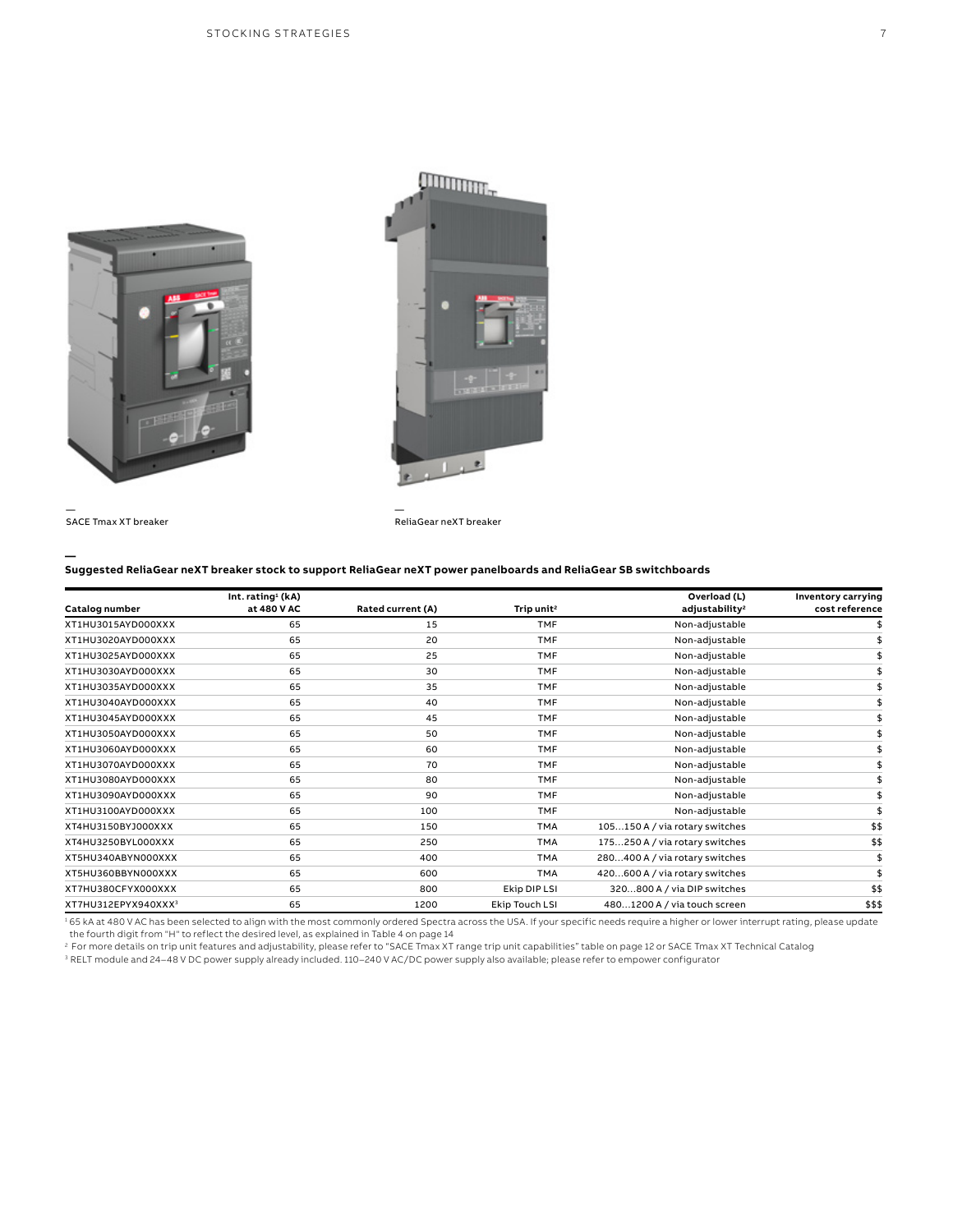### **— SACE® Tmax® XT circuit breakers** Stocking strategies

#### **Maximum flexibility stocking strategy**

**Pros:** Circuit breakers with a wide range of adjustability to fit many applications, including advanced customer requirements. The adjustable trip units eliminate the need for rating plugs and reduce the number of circuit breakers you need to carry, which significantly reduces the number of different SKUs on your list and resulting inventory carrying costs. **Cons:** In some cases, individual circuit breaker pricing may be higher than the direct cross from Spectra.

**Suggested SACE Tmax XT stock to support ReliaGear™ lighting panelboards, enclosed circuit breakers, enclosed starters and control products along with OEM business, Spectra™ bolt-on power panelboards and switchboards**

|                             | Int. rating <sup>2</sup> ( $kA$ ) |                   |                        | Overload (L)                 | Inventory carrying |
|-----------------------------|-----------------------------------|-------------------|------------------------|------------------------------|--------------------|
| Catalog number <sup>1</sup> | at 480 V AC                       | Rated current (A) | Trip unit <sup>3</sup> | adjustability <sup>3</sup>   | cost reference     |
| XT4HU3040FFF000XXX          | 65                                | 40                | Ekip DIP LSI           | 1640 A / via DIP switches    | \$\$               |
| XT4HU3100FFF000XXX          | 65                                | 100               | Ekip DIP LSI           | 40100 A / via DIP switches   | \$\$               |
| XT4HU3250FFF000XXX          | 65                                | 250               | Ekip DIP LSI           | 100250 A / via DIP switches  | \$\$               |
| XT5HU360BFFF000XXX          | 65                                | 600               | Ekip DIP LSI           | 240600 A / via DIP switches  | \$\$               |
| XT7HU312EQFF940XXX4         | 65                                | 1200              | <b>Ekip Touch LSIG</b> | 4801200 A / via touch screen | \$\$\$             |

<sup>1</sup> Breakers do not include line/load connections. Please see table on page 3 outlining suggested connections per application

<sup>2</sup> 65 kA at 480 V AC has been selected to align with the most commonly ordered Spectra across the USA. If your specific needs require a higher or lower interrupt rating, please update the fourth digit from "H" to reflect the desired level, as explained in Table 4 on page 14

<sup>3</sup> For more details on trip unit features and adjustability, please refer to "SACE Tmax XT range trip unit capabilities" table on page 12 or SACE Tmax XT Technical Catalog

4 RELT module and 24–48 V DC power supply already included. 110–240 V AC/DC power supply also available; please refer to empower configurator

#### **Suggested ReliaGear neXT breaker stock to support ReliaGear neXT power panelboards and ReliaGear SB switchboards**

|                    | $Int.$ rating <sup>1</sup> (kA) |                   |                        | Overload (L)                 | Inventory carrying |
|--------------------|---------------------------------|-------------------|------------------------|------------------------------|--------------------|
| Catalog number     | at 480 V AC                     | Rated current (A) | Trip unit <sup>2</sup> | adjustability <sup>2</sup>   | cost reference     |
| XT4HU3040FYG000XXX | 65                              | 40                | Ekip DIP LSI           | 1640 A / via DIP switches    | \$\$               |
| XT4HU3100FYJ000XXX | 65                              | 100               | Ekip DIP LSI           | 40100 A / via DIP switches   | \$\$               |
| XT4HU3250FYL000XXX | 65                              | 250               | Ekip DIP LSI           | 100250 A / via DIP switches  | \$\$               |
| XT5HU360BFYN000XXX | 65                              | 600               | Ekip DIP LSI           | 240600 A / via DIP switches  | \$\$               |
| XT7HU312EPYX940XXX | 65                              | 1200              | <b>Ekip Touch LSI</b>  | 4801200 A / via touch screen | \$\$\$             |

<sup>1</sup>65 kA at 480 V AC has been selected to align with the most commonly ordered Spectra across the USA. If your specific needs require a higher or lower interrupt rating, please update the fourth digit from "H" to reflect the desired level, as explained in Table 4 on page 14

2 For more details on trip unit features and adjustability, please refer to "SACE Tmax XT range trip unit capabilities" table on page 12 or SACE Tmax XT Technical Catalog

3 RELT module and 24–48 V DC power supply already included. 110–240 V AC/DC power supply also available; please refer to empower configurator

**—**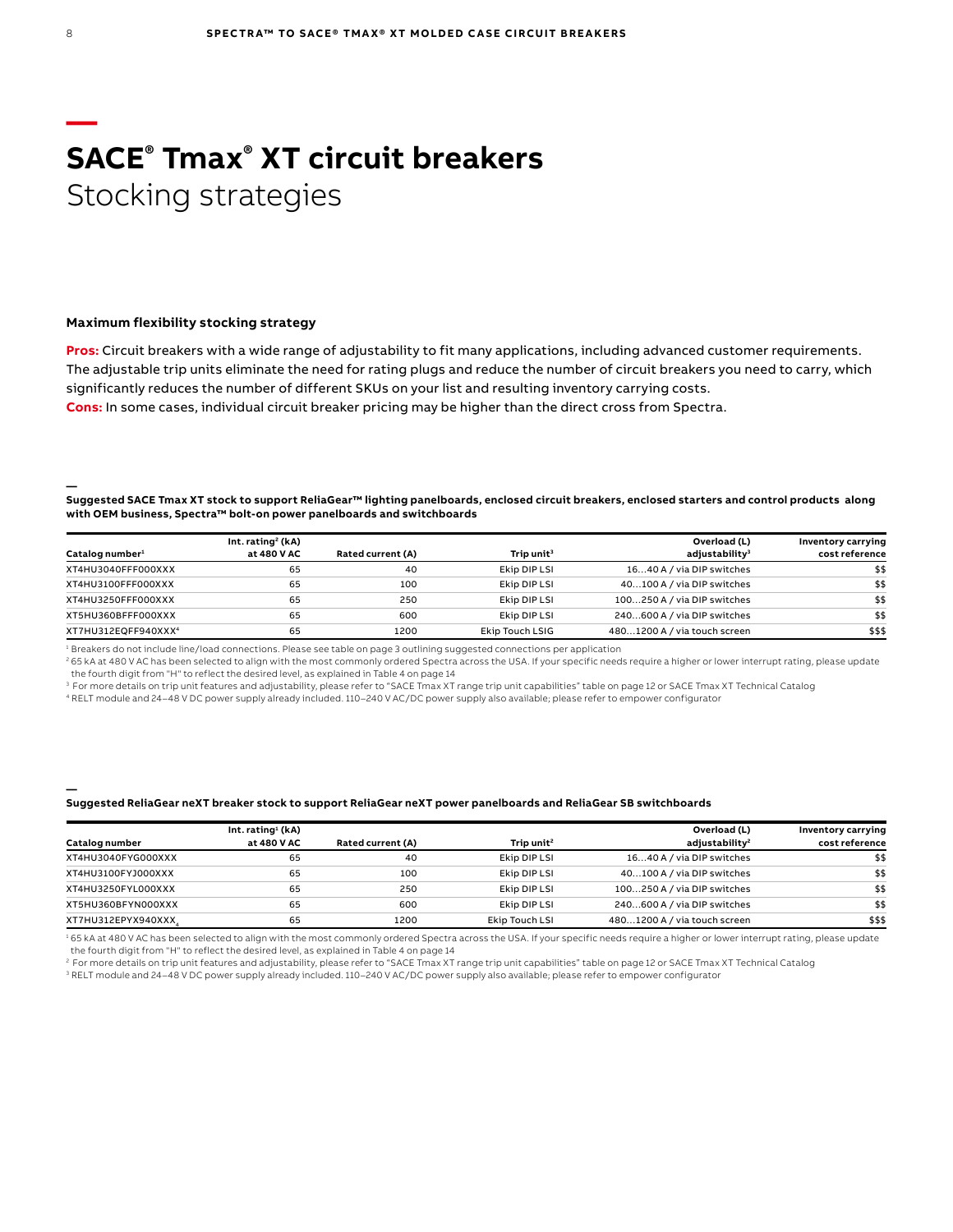#### **Optimized stocking strategy**

**—**

**—**

By mixing the previous two stocking strategies, you can enjoy the advantages of both, helping to ensure competitiveness at lower amperage frames where you have most of the volume, and simultaneously helping to meet advanced customer requirements and ensure flexibility and reduced SKUs.

The suggested list below was chosen to align with the most commonly ordered rating plugs across the USA. Make sure to add and/or remove breakers to match your market and application needs.

For alternate interrupt rating options and other breakers and accessories, please consult ABB's stocking guide.

**Suggested SACE Tmax XT stock to support ReliaGear lighting panels, enclosed circuit breakers, enclosed starters and control products along with OEM business, Spectra bolt-on power panelboards and switchboards**

|                                 | Int. rating <sup>2</sup> ( $kA$ ) |                   |                        | Overload (L)                   | Inventory carrying |
|---------------------------------|-----------------------------------|-------------------|------------------------|--------------------------------|--------------------|
| Catalog number <sup>1</sup>     | at 480 V AC                       | Rated current (A) | Trip unit <sup>3</sup> | adjustability <sup>3</sup>     | cost reference     |
| XT1HU3015AFF000XXX              | 65                                | 15                | <b>TMF</b>             | Non-adjustable                 |                    |
| XT1HU3020AFF000XXX              | 65                                | 20                | <b>TMF</b>             | Non-adjustable                 |                    |
| XT1HU3030AFF000XXX              | 65                                | 30                | <b>TMF</b>             | Non-adjustable                 |                    |
| XT1HU3050AFF000XXX              | 65                                | 50                | <b>TMF</b>             | Non-adjustable                 |                    |
| XT1HU3060AFF000XXX              | 65                                | 60                | <b>TMF</b>             | Non-adjustable                 |                    |
| XT1HU3100AFF000XXX              | 65                                | 100               | <b>TMF</b>             | Non-adjustable                 |                    |
| XT1HU3125AFF000XXX              | 65                                | 125               | <b>TMF</b>             | Non-adjustable                 |                    |
| XT4HU3150BFF000XXX              | 65                                | 150               | <b>TMA</b>             | 105150 A / via rotary switches | \$\$               |
| XT4HU3250BFF000XXX              | 65                                | 250               | <b>TMA</b>             | 175250 A / via rotary switches | \$\$               |
| XT5HU340ABFF000XXX              | 65                                | 400               | <b>TMA</b>             | 280400 A / via rotary switches |                    |
| XT5HU360BBFF000XXX              | 65                                | 600               | <b>TMA</b>             | 420600 A / via rotary switches |                    |
| XT7HU312EQFF940XXX <sup>4</sup> | 65                                | 1200              | Ekip Touch LSIG        | 4801200 A / via touch screen   | \$\$\$             |

<sup>1</sup> Breakers do not include line/load connections. Please see table on page 3 outlining suggested connections per application

<sup>2</sup> 65 kA at 480 V AC has been selected to align with the most commonly ordered Spectra across the USA. If your specific needs require a higher or lower interrupt rating, please update the fourth digit from "H" to reflect the desired level, as explained in Table 4 on page 14

<sup>3</sup> For more details on trip unit features and adjustability, please refer to "SACE Tmax XT range trip unit capabilities" table on page 12 or SACE Tmax XT Technical Catalog

4 RELT module and 24–48 V DC power supply already included. 110–240 V AC/DC power supply also available; please refer to empower configurator

#### **Suggested ReliaGear neXT breaker stock to support ReliaGear neXT power panelboards and ReliaGear SB switchboards**

|                                 | Int. rating <sup>1</sup> ( $kA$ ) |                   |                        | Overload (L)                   | Inventory carrying |
|---------------------------------|-----------------------------------|-------------------|------------------------|--------------------------------|--------------------|
| Catalog number                  | at 480 V AC                       | Rated current (A) | Trip unit <sup>2</sup> | adjustability <sup>2</sup>     | cost reference     |
| XT1HU3015AYD000XXX              | 65                                | 15                | TMF                    | Non-adjustable                 |                    |
| XT1HU3020AYD000XXX              | 65                                | 20                | TMF                    | Non-adjustable                 |                    |
| XT1HU3030AYD000XXX              | 65                                | 30                | <b>TMF</b>             | Non-adjustable                 |                    |
| XT1HU3050AYD000XXX              | 65                                | 50                | <b>TMF</b>             | Non-adjustable                 |                    |
| XT1HU3060AYD000XXX              | 65                                | 60                | TMF                    | Non-adjustable                 |                    |
| XT1HU3100AYD000XXX              | 65                                | 100               | <b>TMF</b>             | Non-adjustable                 |                    |
| XT4HU3150BYJ000XXX              | 65                                | 150               | TMA                    | 105150 A / via rotary switches | \$\$               |
| XT4HU3250BYL000XXX              | 65                                | 250               | <b>TMA</b>             | 175250 A / via rotary switches | \$\$               |
| XT5HU340ABYN000XXX              | 65                                | 400               | TMA                    | 280400 A / via rotary switches |                    |
| XT5HU360BBYN000XXX              | 65                                | 600               | TMA                    | 420600 A / via rotary switches |                    |
| XT7HU312EPYX940XXX <sup>4</sup> | 65                                | 1200              | Ekip Touch LSI         | 4801200 A / via touch screen   | \$\$\$             |

165 kA at 480 V AC has been selected to align with the most commonly ordered Spectra across the USA. If your specific needs require a higher or lower interrupt rating, please update the fourth digit from "H" to reflect the desired level, as explained in Table 4 on page 14

<sup>2</sup> For more details on trip unit features and adjustability, please refer to "SACE Tmax XT range trip unit capabilities" table on page 12 or SACE Tmax XT Technical Catalog

3 RELT module and 24–48 V DC power supply already included. 110–240 V AC/DC power supply also available; please refer to empower configurator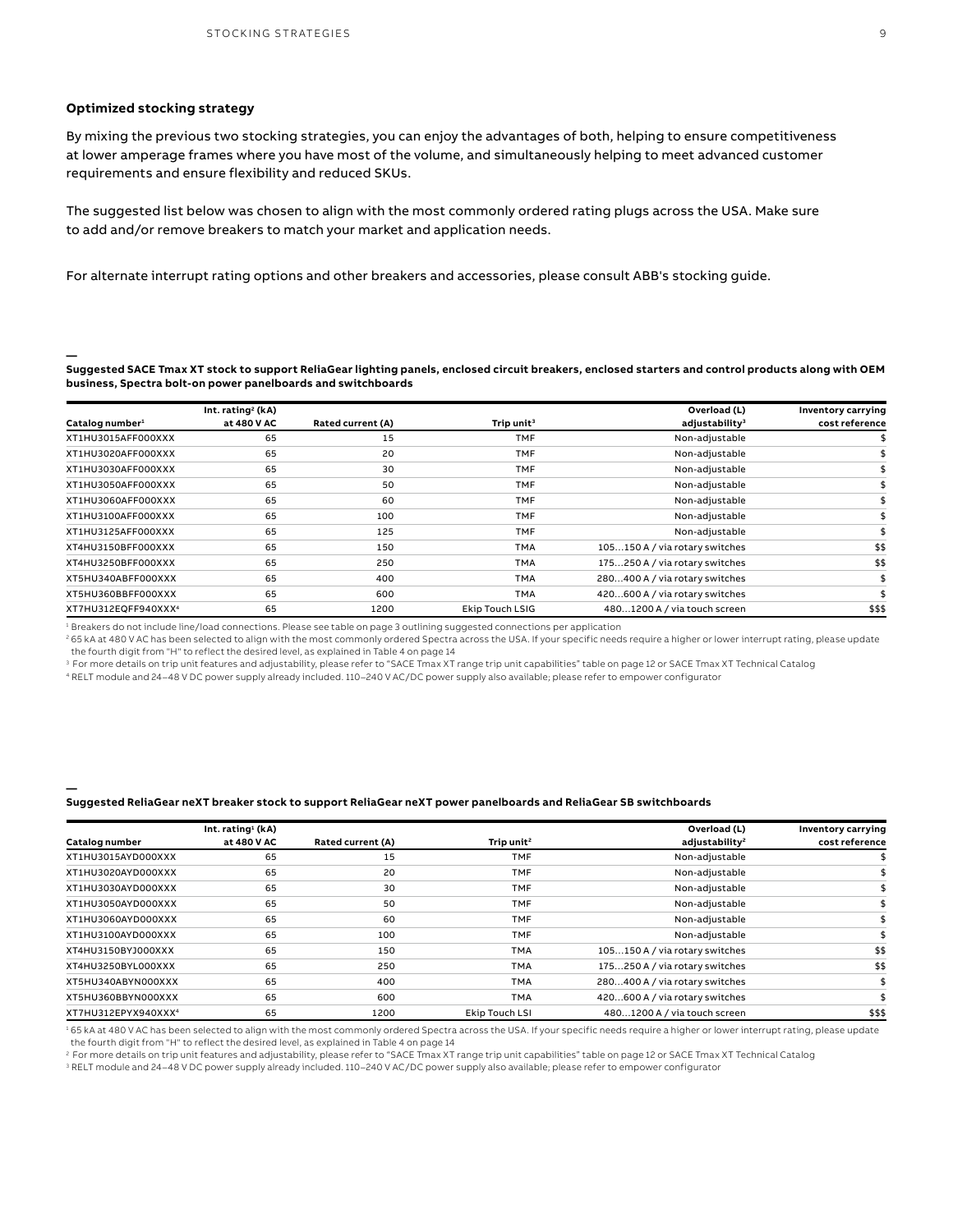### **Accessories**

#### **— Common Spectra accessories**

Provided here for reference only to support selection of proper SACE Tmax XT accessory (Spectra series is retiring).

| 1-piece kit<br>TCAL18<br>TCAL29<br>Lugs<br>$\overline{\phantom{0}}$<br>(12-3/0 AWG Cu/Al)<br>(8 AWG-350 kcmil<br>Cu/Al)<br>Auxiliary<br>SABAP1<br>SABAP1<br>Bell alarm<br>120-240 V AC / 48-125 V DC<br>contacts<br>SAUXPAB1<br>1 AB element<br>120-240 V AC / 48-125 V DC<br>SAUXPAB1<br>2 AB elements<br>120-240 V AC / 48-125 V DC<br>SAUXPAB2<br>SAUXPAB2<br>Shunt trip<br>SAST1<br>SAST1<br>Pre-cabled<br>120 V AC / 125 V DC<br>E<br>Pre-cabled<br>240 V AC / 250 V DC<br>SAST2<br>SAST2<br>24 V DC<br>SAST3<br>SAST3<br>Pre-cabled<br>SAUV1<br>Undervoltage<br>120 V AC / 125 V DC<br>SAUV1<br>Pre-cabled<br>release<br>SAUV2<br>SAUV2<br>Pre-cabled<br>240 V AC / 250 V DC<br>24 V DC<br>Pre-cabled<br>SAUV3<br>SAUV3<br>Fixed padlock<br>Open/closed position<br>SEPLD<br>SEPLD<br>$\overline{\phantom{0}}$<br>al.<br>Mounting hardware for<br>AMCB6EBFP<br>AMCB6FJFP<br>Mounting<br>.<br> -3<br>$\overline{\phantom{0}}$<br>Spectra™ bolt-on power<br>hardware<br>AMCB3FJFP<br>$\overline{\phantom{a}}$<br>$\overline{\phantom{a}}$<br>panelboards | Group | Type | Voltage | <b>SE</b> | <b>SF</b> |  |
|--------------------------------------------------------------------------------------------------------------------------------------------------------------------------------------------------------------------------------------------------------------------------------------------------------------------------------------------------------------------------------------------------------------------------------------------------------------------------------------------------------------------------------------------------------------------------------------------------------------------------------------------------------------------------------------------------------------------------------------------------------------------------------------------------------------------------------------------------------------------------------------------------------------------------------------------------------------------------------------------------------------------------------------------------------------|-------|------|---------|-----------|-----------|--|
|                                                                                                                                                                                                                                                                                                                                                                                                                                                                                                                                                                                                                                                                                                                                                                                                                                                                                                                                                                                                                                                              |       |      |         |           |           |  |
|                                                                                                                                                                                                                                                                                                                                                                                                                                                                                                                                                                                                                                                                                                                                                                                                                                                                                                                                                                                                                                                              |       |      |         |           |           |  |
|                                                                                                                                                                                                                                                                                                                                                                                                                                                                                                                                                                                                                                                                                                                                                                                                                                                                                                                                                                                                                                                              |       |      |         |           |           |  |
|                                                                                                                                                                                                                                                                                                                                                                                                                                                                                                                                                                                                                                                                                                                                                                                                                                                                                                                                                                                                                                                              |       |      |         |           |           |  |
|                                                                                                                                                                                                                                                                                                                                                                                                                                                                                                                                                                                                                                                                                                                                                                                                                                                                                                                                                                                                                                                              |       |      |         |           |           |  |
|                                                                                                                                                                                                                                                                                                                                                                                                                                                                                                                                                                                                                                                                                                                                                                                                                                                                                                                                                                                                                                                              |       |      |         |           |           |  |
|                                                                                                                                                                                                                                                                                                                                                                                                                                                                                                                                                                                                                                                                                                                                                                                                                                                                                                                                                                                                                                                              |       |      |         |           |           |  |
|                                                                                                                                                                                                                                                                                                                                                                                                                                                                                                                                                                                                                                                                                                                                                                                                                                                                                                                                                                                                                                                              |       |      |         |           |           |  |
|                                                                                                                                                                                                                                                                                                                                                                                                                                                                                                                                                                                                                                                                                                                                                                                                                                                                                                                                                                                                                                                              |       |      |         |           |           |  |
|                                                                                                                                                                                                                                                                                                                                                                                                                                                                                                                                                                                                                                                                                                                                                                                                                                                                                                                                                                                                                                                              |       |      |         |           |           |  |
|                                                                                                                                                                                                                                                                                                                                                                                                                                                                                                                                                                                                                                                                                                                                                                                                                                                                                                                                                                                                                                                              |       |      |         |           |           |  |
|                                                                                                                                                                                                                                                                                                                                                                                                                                                                                                                                                                                                                                                                                                                                                                                                                                                                                                                                                                                                                                                              |       |      |         |           |           |  |
|                                                                                                                                                                                                                                                                                                                                                                                                                                                                                                                                                                                                                                                                                                                                                                                                                                                                                                                                                                                                                                                              |       |      |         |           |           |  |

#### **Common SACE Tmax XT accessories**

**—**

|                       | Group                     | Type                                             | Voltage                  | XT1                      | XT2                      |
|-----------------------|---------------------------|--------------------------------------------------|--------------------------|--------------------------|--------------------------|
|                       | Lugs                      | 3-piece kits                                     |                          | KXT1CU-3PC               | KXT2CUAL1-3PC            |
|                       |                           |                                                  |                          | (14-1/0 AWG Cu)          | (14-1/0 AWG Cu/Al)       |
|                       |                           |                                                  |                          | KXT1CUAL1-3PC            | KXT2CUAL2-3PC            |
|                       |                           |                                                  |                          | (10-2/0 AWG Cu/Al)       | (10-2/0 AWG Cu/Al)       |
|                       |                           |                                                  |                          |                          |                          |
|                       | Auxiliary                 | AUX-C 1 Q +1 SY <sup>1</sup>                     | 250 V                    | KXTAAXCQSYFP             | KXTAAXCQSYFP             |
| 有                     | contacts                  | AUX-C 2 Q +1 SY <sup>1</sup>                     | 250 V                    | KXTAAXC2QSYFP            | KXTAAXC2QSYFP            |
|                       |                           | AUX-C 1 Q +1 SY <sup>1</sup>                     | 24 V DC                  | KXTAAXCDQSYFP            | KXTAAXCDQSYFP            |
|                       |                           | AUX-C $3Q + 1SY1$                                | 24 V DC                  | $\sim$                   | KXTDAXCD3QSYFP           |
|                       |                           | AUX 4Q <sup>1</sup>                              | 24 V DC                  | $\sim$                   | $\sim$                   |
|                       |                           | AUX 4Q <sup>1</sup>                              | 400 V                    | $\sim$                   | $\overline{\phantom{a}}$ |
|                       |                           | AUX 1 SY <sup>1</sup>                            | 24 V DC                  | $\overline{\phantom{0}}$ | $\overline{\phantom{0}}$ |
|                       |                           | AUX 1 SY <sup>1</sup>                            | 250 V                    | $\overline{\phantom{0}}$ | $\overline{\phantom{a}}$ |
|                       | Shunt trip                | Pre-cabled (except for XT7)                      | 24 V DC                  | <b>KXTASORCFPB</b>       | <b>KXTASORCFPB</b>       |
|                       |                           | Pre-cabled (except for XT7)                      | 110 V                    | KXTASORCFPD              | KXTASORCFPD              |
| HE.                   |                           | Pre-cabled (except for XT7)                      | 220 V                    | <b>KXTASORCFPE</b>       | <b>KXTASORCFPE</b>       |
| w                     |                           |                                                  |                          |                          |                          |
|                       |                           |                                                  |                          |                          |                          |
|                       | Undervoltage              | Pre-cabled (except for XT7)                      | 24 V DC                  | KXTAUVRCFP1              | KXTAUVRCFP1              |
|                       | release                   | Pre-cabled (except for XT7)                      | 110V                     | KXTAUVRCFP4              | KXTAUVRCFP4              |
| $\mathbf{C}$          |                           | Pre-cabled (except for XT7)                      | 220 V                    | KXTAUVRCFP5              | KXTAUVRCFP5              |
|                       |                           |                                                  |                          |                          |                          |
|                       | Fixed padlock             | Open position                                    | $\sim$                   | <b>KXTBPLLOP</b>         | KXTCPLLOP                |
| <b>R</b> <sub>O</sub> |                           | Open/closed position                             | $\sim$                   | KXTBPLLOPCL              | KXTCPLLOPCL              |
|                       |                           |                                                  |                          |                          |                          |
|                       | Retrofit kit <sup>2</sup> | Tmax® XT retrofit kit                            | $\sim$                   | SRFB6XT1FPX              | $\sim$                   |
| 市                     |                           | for Spectra™ bolt-on<br>panelboards <sup>3</sup> | $\overline{\phantom{0}}$ | $\overline{\phantom{a}}$ | $\overline{\phantom{0}}$ |

 $1 \quad Q =$  indication of the status of the circuit-breaker power contacts  $SY =$  bell alarm

 $^{\rm 2} \,$  Maximum of two SACE Tmax XT4, XT5 or XT7 retrofit kits can be installed side by side in an existing Spectra power panelboard installation

<sup>3</sup> If Kirk provisions are required, replace the "X" (last digit) with "K" (example: SRFB6XT1FPX becomes SRFB6XT1FPK)

<sup>4</sup> XT7 breaker handle extension included in this kit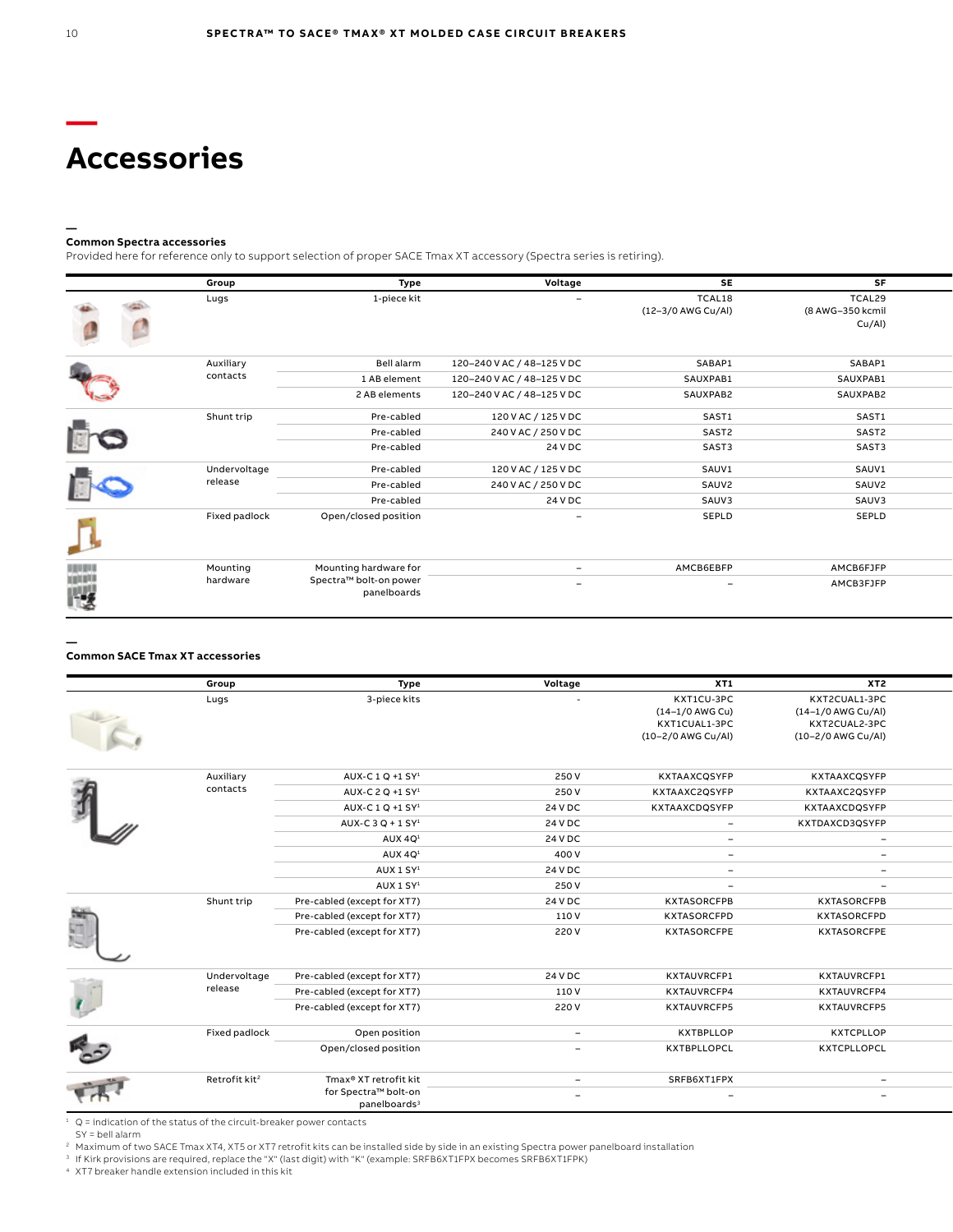| SK                           | SG                 |
|------------------------------|--------------------|
| TCAL81                       | TCLK365            |
| (3x 3/0 AWG-500 kcmil Cu/Al) | (2/0 AWG-500 kcmil |
| TCAL125                      | Cu/Al)             |
| (4x 250-500 kcmil Cu/Al)     | 3-piece kit        |
| SABAP1                       | SABAP1             |
| SAUXPAB1                     | SAUXPAB1           |
| SAUXPAB2                     | SAUXPAB2           |
| SAST1                        | SAST1              |
| SAST2                        | SAST2              |
| SAST3                        | SAST3              |
| SAUV1                        | SAUV1              |
| SAUV2                        | SAUV2              |
| SAUV3                        | SAUV3              |
| <b>SKPLD</b>                 | SGPLD              |
|                              |                    |
| <b>АМСВЗКМFР</b>             | AMCB6GBFP          |
| $\overline{\phantom{a}}$     | AMCB3GMFP          |

| XT7                          | XT6                          | XT5                          | XT4                       | XT3                      |
|------------------------------|------------------------------|------------------------------|---------------------------|--------------------------|
| KXT7CUAL4X500K-3PC           | KXT6CUAL2X500K-3PC           | KXT5CUAL350K-3PC             | KXT4CUAL1-3PC             | KXT3CUAL1-3PC            |
| (4x 4/0 AWG-500 kcmil Cu/Al) | (2x 250-500 kcmil Cu/Al)     | (6 AWG-350 kcmil Cu/Al)      | (14-1/0 AWG Cu/Al)        | (14-1/0 AWG Cu/Al)       |
| KXT7CUAL3X750KC-3            | KXT6CUAL3X400K-3PC           | KXT5CUAL500K-3PC             | KXT4CUAL2-3PC             | KXT3CUAL2-3PC            |
| (3x 500-750 kcmil Cu/Al)     | (3x 2/0 AWG-400 kcmil Cu/Al) | (250-500 kcmil Cu/Al)        | (4 AWG-300 kcmil Cu/Al)   | (4 AWG-300 kcmil Cu/Al)  |
|                              |                              | KXT5CUAL2X500K-3PC           | KXT4CUAL3-3PC             |                          |
|                              |                              | (2x 2/0 AWG-500 kcmil Cu/Al) | (3/0 AWG-350 kcmil Cu/Al) |                          |
|                              | KXTAAXCQSYFP                 | KXTAAXCQSYFP                 | KXTAAXCQSYFP              | KXTAAXCQSYFP             |
|                              | KXTAAXC2QSYFP                | KXTAAXC2QSYFP                | KXTAAXC2QSYFP             | KXTAAXC2QSYFP            |
|                              | KXTAAXCDQSYFP                | KXTAAXCDQSYFP                | KXTAAXCDQSYFP             | KXTAAXCDQSYFP            |
|                              | KXTDAXCD3QSYFP               | KXTDAXCD3QSYFP               | KXTDAXCD3QSYFP            | $\sim$                   |
| ZE1AUX4D                     | $\overline{\phantom{0}}$     | $\sim$                       | $\sim$                    | $\sim$                   |
| ZE1AUX4                      | $\overline{\phantom{0}}$     | $\sim$                       | $\sim$                    | $\sim$                   |
| ZE1BAD                       | $\sim$                       | $\sim$                       | $\sim$                    | $\sim$                   |
| ZE1BA                        | $\overline{\phantom{0}}$     | $\overline{\phantom{0}}$     | $\overline{\phantom{0}}$  | $\overline{\phantom{0}}$ |
| <b>ZEASA</b>                 | <b>KXTASORCFPB</b>           | <b>KXTASORCFPB</b>           | <b>KXTASORCFPB</b>        | <b>KXTASORCFPB</b>       |
| <b>ZEASE</b>                 | KXTFYOCFPD                   | KXTFYOCFPD                   | KXTASORCFPD               | <b>KXTASORCFPD</b>       |
| ZEASG                        |                              |                              | <b>KXTASORCFPE</b>        | <b>KXTASORCFPE</b>       |
| ZEAUA                        | KXTFYUC1                     | KXTFYUC1                     | KXTAUVRCFP1               | KXTAUVRCFP1              |
| ZEAUE                        | KXTFYUC4                     | KXTFYUC4                     | KXTAUVRCFP4               | KXTAUVRCFP4              |
| ZEAUG                        | KXTFYUC5                     | KXTFYUC5                     | <b>KXTAUVRCFP5</b>        | <b>KXTAUVRCFP5</b>       |
| KXT7PLLOP                    | KXT6PLLOP                    | KXT5PLLOP                    | <b>KXTCPLLOP</b>          | <b>KXTBPLLOP</b>         |
|                              | KXT6PLLOPLC                  | KXT5PLLOPLC                  | <b>KXTCPLLOPCL</b>        | <b>KXTBPLLOPCL</b>       |
| SRFB3XT7MFPX0                | $\sim$                       | SRFB6XT5BFPX                 | SRFB6XT4FPX               | $\sim$                   |
|                              | $\sim$                       | SRFB3XT5MFPX                 | SRFB3XT4FPX               | $\overline{\phantom{0}}$ |
|                              |                              |                              |                           |                          |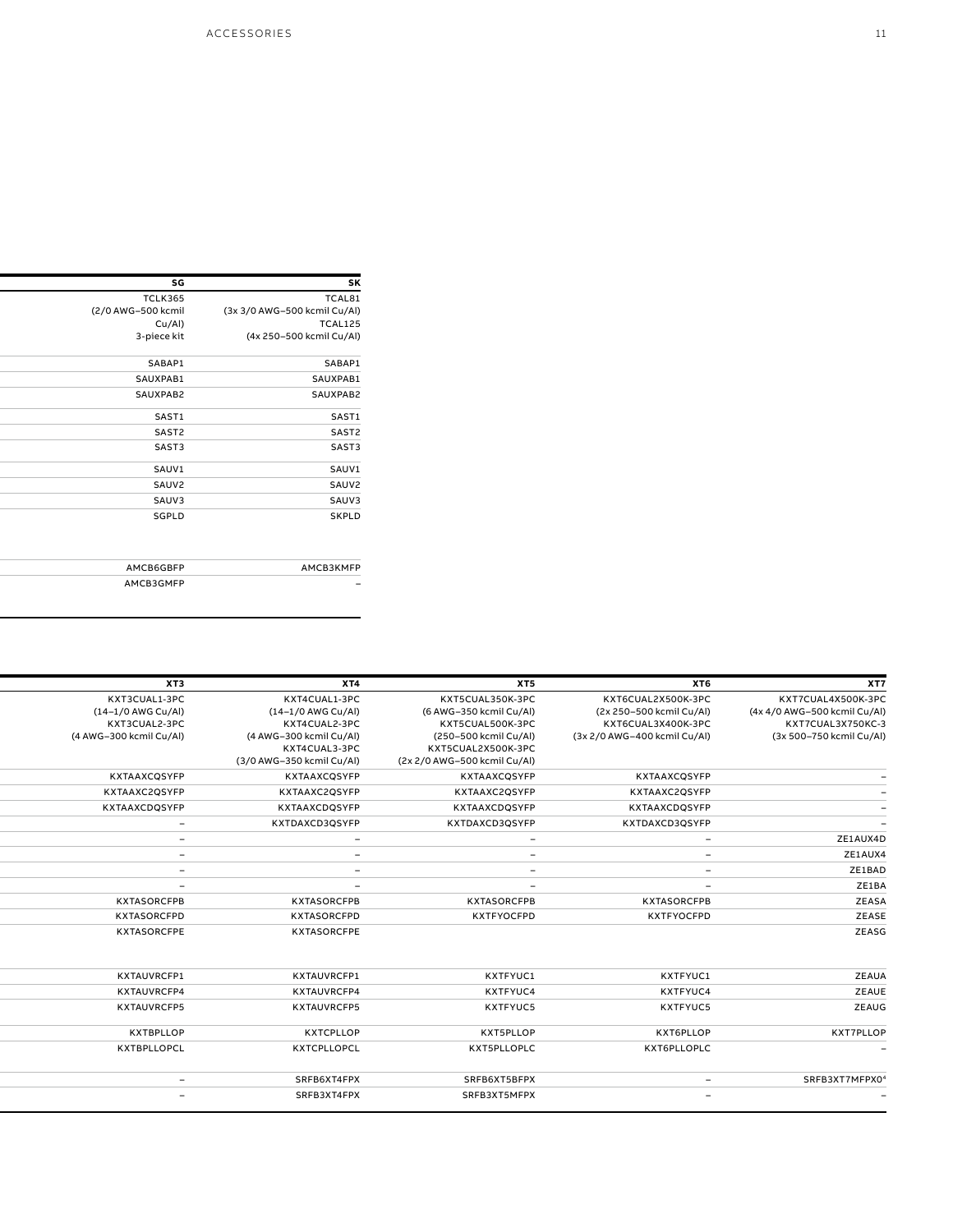### **— SACE® Tmax® XT MCCBs main characteristics**

### **— SACE Tmax XT range performance**

|                         |          | XT1                          | XT2                             | XT3                                                           | <b>XT4</b>                     | XT5                   | XT6                                                             | XT7                      |  |
|-------------------------|----------|------------------------------|---------------------------------|---------------------------------------------------------------|--------------------------------|-----------------------|-----------------------------------------------------------------|--------------------------|--|
| Frame size (A)          |          | 125                          | 125                             | 225                                                           | 250                            | 600                   | 800                                                             | 1200                     |  |
| Poles                   |          | 3,4                          | 3.4                             | 3, 4                                                          | 3, 4                           | 3, 4                  | 3, 4                                                            | 3, 4                     |  |
| Interrupt               | 240 V AC | 50, 65, 100                  | 65, 100, 150, 200               | 50, 65                                                        | 65, 100, 150, 200              | 65, 100, 150, 200     | 65, 100, 200                                                    | 65, 100, 200             |  |
| rating (kA)             | 480 V AC |                              | 25, 35, 65 25, 35, 65, 100, 150 | 25, 35                                                        | 25, 35, 65, 100, 150,          | 35, 50, 65, 100, 150, | 35, 50, 65                                                      | 50, 65, 100              |  |
|                         |          |                              | 200                             |                                                               | 200                            | 200                   |                                                                 |                          |  |
|                         | 600 V AC | $\sim$                       | 18, 22, 25, 35, 42              |                                                               | $-18, 22, 25, 50, 65, 100$     | 18, 25, 35, 65, 100   | 20, 25, 35                                                      | 25, 50, 65               |  |
| Dimensions              | 3-poles  | 3 x 2.75 x 5.12              |                                 | $3.54 \times 3.25 \times 5.12$ $4.13 \times 2.75 \times 5.90$ | $4.13 \times 3.25 \times 6.3$  | 5.51 x 4.07 x 8.07    | 8.27 x 4.07 x 10.55                                             | 8.27 x 6.57 x 10.55      |  |
| (in.)                   | breaker  |                              |                                 |                                                               |                                |                       |                                                                 |                          |  |
| $(W \times D \times H)$ |          | Packaging 5.04 x 5.63 x 5.31 | $5.12 \times 5.71 \times 8.19$  | $6.10 \times 7.48 \times 7.48$                                | $5.71 \times 6.61 \times 8.27$ |                       | 9.76 x 11.22 x 9.45 12.01 x 14.57 x 11.22 11.02 x 14.17 x 13.78 |                          |  |
|                         |          |                              |                                 |                                                               |                                |                       |                                                                 |                          |  |
| Trip units              | TMF      |                              |                                 |                                                               |                                |                       |                                                                 |                          |  |
|                         | TMA      | $\sim$                       |                                 | $\overline{\phantom{0}}$                                      |                                |                       |                                                                 | $\overline{\phantom{a}}$ |  |
|                         | Ekip DIP |                              |                                 |                                                               |                                |                       |                                                                 |                          |  |
|                         | Ekip     | $\overline{\phantom{0}}$     |                                 | $\overline{\phantom{0}}$                                      |                                |                       | $\overline{\phantom{0}}$                                        |                          |  |
|                         | Touch    |                              |                                 |                                                               |                                |                       |                                                                 |                          |  |

**—**

**SACE Tmax XT range trip units capabilities**

|                                               |                          | Thermomagnetic trip units |                                                    | <b>Electronic trip units</b>                        |  |
|-----------------------------------------------|--------------------------|---------------------------|----------------------------------------------------|-----------------------------------------------------|--|
|                                               |                          |                           |                                                    |                                                     |  |
|                                               |                          |                           | <b>Ekip DIP</b>                                    | <b>Ekip Touch, Touch measuring</b>                  |  |
| <b>Features</b>                               | <b>TMF</b>               | <b>TMA</b>                | (LS/I, LIG, LSI and LSIG)                          | and Hi-Touch (LSI and LSIG)                         |  |
| Overload (L) and Instantaneous (I) protection |                          |                           |                                                    |                                                     |  |
| Ground fault protection (G)                   | $\sim$                   | $\overline{\phantom{a}}$  | X (with LSIG)                                      | X (with LSIG)                                       |  |
| Selective short circuit protection (S)        |                          |                           | X (with LS/I <sup>1</sup> , LSI or LSIG)           |                                                     |  |
| L protection adjustability (I1)               | Fixed                    | $0.7-1 \times \ln^*$      | $0.41.0 \times \ln$                                | $0.41.0 \times \ln$                                 |  |
|                                               |                          |                           | Steps of 0.04 (LS/I) or 0.02 (LSI/LSIG)            | Steps of 0.001 x In                                 |  |
| S protection adjustability (I2) <sup>2</sup>  |                          | -                         | Off, 110 x In                                      | Off, 0.610 x In                                     |  |
|                                               |                          |                           | Steps of 0.5 x In 3                                | Steps of 0.1 x In                                   |  |
| I protection adjustability (I3) <sup>2</sup>  | Fixed                    | $5-10 \times \ln$         | $110 \times \ln$                                   | $1.510 \times \ln(15 \times \ln \text{ for } X$ T7) |  |
|                                               |                          |                           | Steps of 0.5 x In 3                                | Steps of 0.1 x In                                   |  |
|                                               |                          |                           |                                                    |                                                     |  |
|                                               |                          |                           |                                                    |                                                     |  |
| G protection adjustability (I4) <sup>2</sup>  |                          | $\sim$ $-$                | Off, 0.2, 0.25, 0.45, 0.55, 0.75, 0.80 and 1 x ln) | Off, 0.11 x In                                      |  |
|                                               |                          |                           |                                                    | $0.001 \times \ln$                                  |  |
| Communication                                 |                          | $\overline{\phantom{0}}$  | $\circ$                                            | O                                                   |  |
| Cloud connectivity                            |                          | $\overline{\phantom{0}}$  | $\overline{\phantom{0}}$                           | $\circ$                                             |  |
| Bluetooth <sup>4</sup>                        |                          | $\overline{\phantom{a}}$  | $\overline{\phantom{0}}$                           |                                                     |  |
| connectivity                                  |                          |                           |                                                    |                                                     |  |
| Current measurements                          | $\sim$                   | $\overline{\phantom{0}}$  | $\sim$                                             |                                                     |  |
| Voltage, power and energy measurements        | $\sim$                   | $\overline{\phantom{0}}$  | $\sim$                                             | X (with Ekip Touch measuring)                       |  |
| Voltage, power and energy measurements        | $\overline{\phantom{0}}$ | $\overline{\phantom{0}}$  | $\overline{\phantom{a}}$                           | X (with Ekip Hi-Touch)                              |  |
| and protections                               |                          |                           |                                                    |                                                     |  |
| <b>Embedded functions</b>                     | $\overline{\phantom{0}}$ | $\overline{\phantom{0}}$  | $\sim$                                             | $\circ$                                             |  |
| RELT (reduced energy let-through feature)     | $\overline{\phantom{0}}$ | $\overline{\phantom{0}}$  | $\overline{\phantom{0}}$                           | $\circ$                                             |  |
| Event recorder, contact wear information      |                          | $\overline{\phantom{a}}$  |                                                    |                                                     |  |
| and self-diagnosis                            |                          |                           |                                                    |                                                     |  |

#### **Legend**

– Not a possible feature

✓ Included

O Optional

\* In = Trip unit sensor

<sup>1</sup> Either S or I must be selected during comissioning<br><sup>2</sup> Malid for Tmay XT1.6. For Tmay XT7, places refer to

Valid for Tmax XT1-6. For Tmax XT7, please refer to Tech Catalog

4, 5, 6 and 9.5 x In not available

<sup>4</sup> Bluetooth is a trademark of Bluetooth SIG, Inc.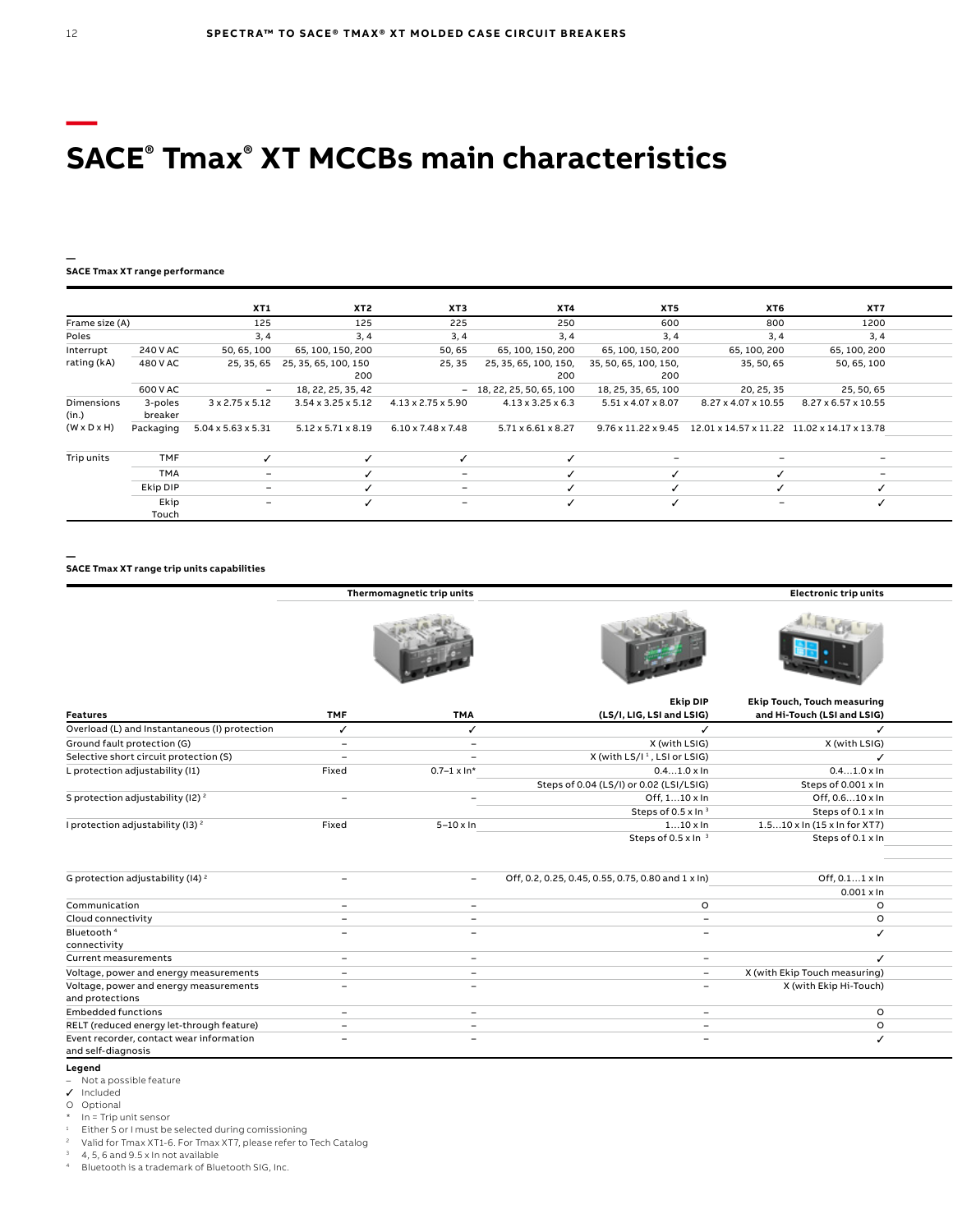### **— Spectra™ MCCBs main characteristics** For reference (Spectra is retiring)

**Spectra range performance**

**—**

| <b>SE frame</b><br><b>SG frame</b><br><b>SF frame</b>                                                                                        | <b>SK</b> frame            |  |
|----------------------------------------------------------------------------------------------------------------------------------------------|----------------------------|--|
| Frame size (A)<br>600<br>150<br>250                                                                                                          |                            |  |
| Poles<br>2, 3<br>2, 3<br>2, 3                                                                                                                |                            |  |
| Interrupt ratings (kA)<br>18, 65, 100, 200<br>65, 100, 200<br>65, 100, 200<br>240 V AC                                                       | 65, 100, 200               |  |
| 35, 65, 100<br>480 V AC<br>18, 25, 65, 100<br>35, 65, 100                                                                                    | 50, 65, 100                |  |
| 600 V AC<br>25,65<br>14, 18, 25<br>22, 25, 25                                                                                                | 25, 42, 65                 |  |
| Dimensions<br>$4.12 \times 3.38 \times 6.31$<br>3-pole breaker<br>$4.12 \times 3.81 \times 10.12$<br>$5.5 \times 3.81 \times 10.09$<br>(in.) | 8.25 x 5.5 x 15.5          |  |
| $(W \times D \times H)$<br>Packaging Spectra™ RMS<br>$6.63 \times 6.19 \times 7.13$<br>7.06 x 7.38 x 10.63<br>$9.5 \times 8.13 \times 11.13$ | $11.19 \times 9 \times 17$ |  |
| Packaging Spectra™ MET<br>$9.5 \times 8.13 \times 15.31$<br>$\sim$<br>$\overline{\phantom{0}}$                                               | 11.19 x 9 x 23.88          |  |
| Trip units<br>RMS                                                                                                                            |                            |  |
| microEntelliGuard®<br>$\overline{\phantom{a}}$                                                                                               |                            |  |

**—**

**Spectra trip unit capabilities**

| microEntelliguard®             | <b>RMS</b>                                            | <b>Features</b>                               |
|--------------------------------|-------------------------------------------------------|-----------------------------------------------|
|                                |                                                       | Overload (L) and Instantaneous (I) protection |
|                                |                                                       | Ground fault protection (G)                   |
|                                |                                                       | Selective short circuit protection (S)        |
| $0.51.0 \times RP$             | As per available rating plugs (RP)                    | L protection adjustability (C)                |
| Steps of 0.05 x RP             |                                                       |                                               |
| Off, $1.59.0 \times C$         | Tracking short-time proportional to I,                | S protection adjustability                    |
| Steps of 0.5 x C               | starting at around 60% x l                            |                                               |
| SG: 2.010.0 x breaker sensor   | SE: 2.9, 3.7, 4.7, 5.9, 7.7, 9.9 or 12.5 x RP 1       | I protection adjustability                    |
| SK: 2.017.0 x breaker sensor   | SF: 3.0, 3.8, 4.8, 6.0, 7.8 or 10 x RP <sup>1</sup>   |                                               |
| Steps of 0.5 x breaker sensor  | SG: 3.0, 3.8, 4.8, 6.0, 7.8 or 10.1 x RP <sup>1</sup> |                                               |
|                                | SK: 3.1, 3.8, 4.8, 6.1, 8.0 or 10.1 x RP <sup>1</sup> |                                               |
| 0.41.0 x breaker sensor        | $\sim$                                                | G protection adjustability                    |
| Steps of 0.01 x breaker sensor |                                                       |                                               |
| O (Modbus RTU only)            | $\sim$                                                | Communication                                 |
|                                | $\sim$                                                | Cloud connectivity                            |
|                                | $\sim$                                                | Bluetooth <sup>3</sup>                        |
|                                |                                                       | connectivity                                  |
|                                | $\sim$                                                | Current measurements                          |
|                                | $\sim$                                                | Voltage, power and energy measurements        |
|                                | $\sim$                                                | Voltage, power and energy measurements        |
|                                |                                                       | and protections                               |
|                                | $\sim$                                                | <b>Embedded functions</b>                     |
|                                | $\sim$                                                | RELT (reduced energy let-through feature)     |
|                                |                                                       | Event recorder, contact wear information      |
|                                |                                                       | and self-diagnosis                            |

#### **Legend**

– Not a possible feature

Included

O Optional

<sup>1</sup> Values may vary depending on rating plug and frame rating<br><sup>2</sup> Proper operation of the advanced metering function requires multiple system accessories including power supplies, voltage conditioners, junction boxes and i

Bluetooth is a trademark of Bluetooth SIG, Inc.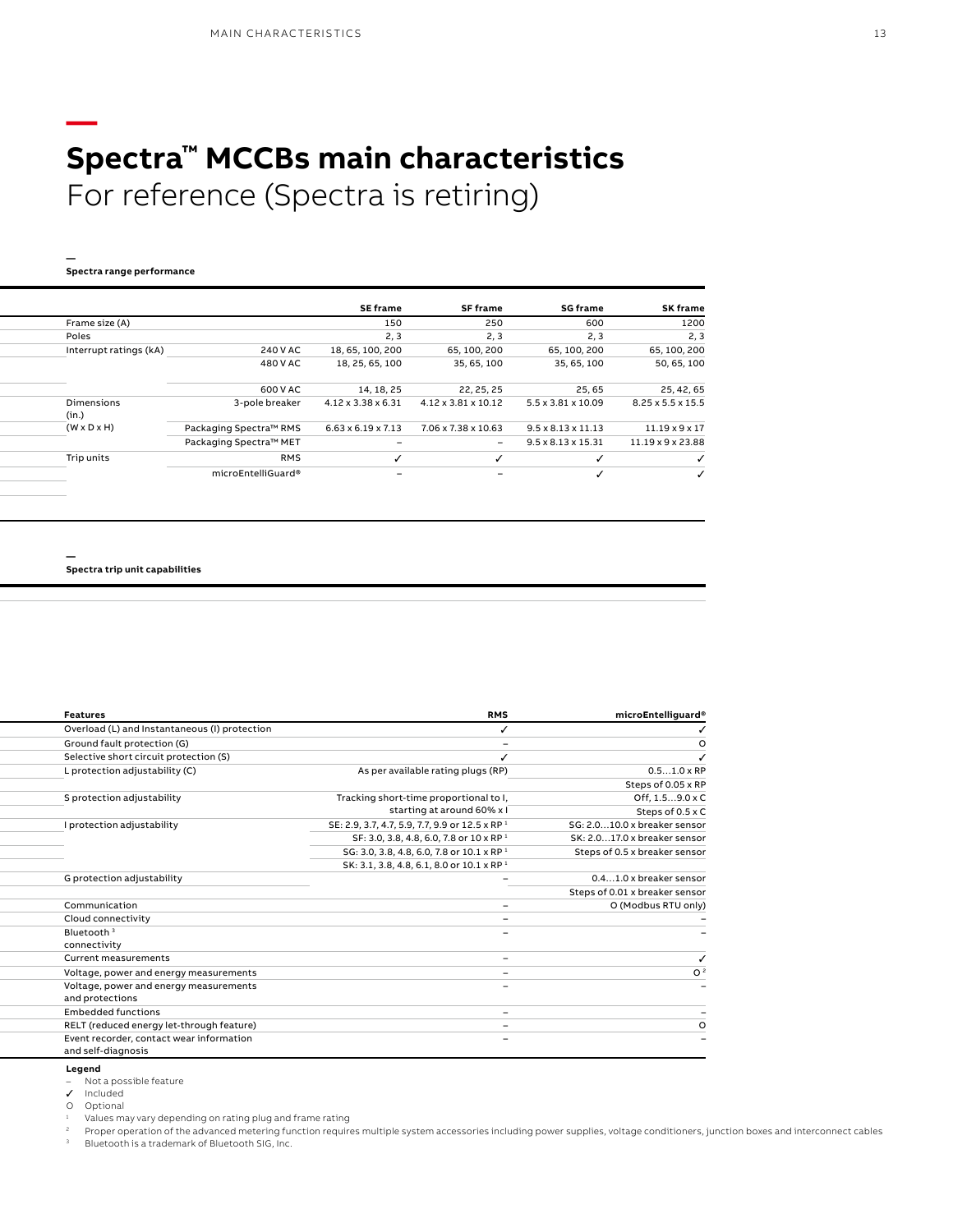### **SACE® Tmax® XT molded case circuit breakers**

Product ordering number structure



#### **1 & 2 Version**

**Digit X T**

**3 Frame**

**6 Number of poles**

**<sup>2</sup>** 2 Poles **<sup>3</sup>** 3 Poles **<sup>4</sup>** 4 Poles 100% **<sup>N</sup>** 4 Poles 50%

(IEC only)

**Digit**

| Digit |  |
|-------|--|
| F.    |  |
|       |  |

#### **4 Interrupting ratings – 480 V AC\***

| <b>Digits</b> | XT1 | XT <sub>2</sub> | XT <sub>3</sub> | XT4 | XT <sub>5</sub> | XT <sub>6</sub> | XT7 |
|---------------|-----|-----------------|-----------------|-----|-----------------|-----------------|-----|
| $\bullet$     | 25  | 25              | 25              | 25  | 35              | 35              |     |
| $\bullet$     | 35  | 35              | 35              | 35  | 50              | 50              | 50  |
| $\bullet$     | 65  | 65              | $\qquad \qquad$ | 65  | 65              | 65              | 65  |
| $\bullet$     | -   | 100             |                 | 100 | 100             | -               | 100 |
| $\bullet$     | -   | 150             | $\qquad \qquad$ | 150 | 150             | -               |     |
| $\bullet$     |     | 200             |                 | 200 | 200             |                 | -   |

#### **5 Standard UL and IEC**

| Digit |                 |
|-------|-----------------|
|       | UL 80%          |
| O)    | UL 100%         |
| c     | UL 80% + CCC    |
| D     | UL 100% + CCC   |
| Ε     | <b>IEC</b> only |
| G     | IEC 50 °C       |



#### **7, 8, 9 Frame amps**

| $XT5-7$                      |                         |      | $XT1-4$                       |
|------------------------------|-------------------------|------|-------------------------------|
| Amps                         | <b>Digits</b>           | Amps | <b>Digits</b>                 |
| 250 (XT5)                    | <b>260</b>              | 10   | $\bullet\bullet\bullet$       |
| 300 (XT5)                    | 80A                     | 15   | 006                           |
| 320 (XT5 IEC <sup>1</sup> )  | 88A                     | 20   | $\bullet\bullet\bullet$       |
| 400 (XT5)                    | 40A                     | 25   | 006                           |
| 500 (XT5)                    | 60 <b>0</b>             | 30   | $\bullet\bullet\bullet$       |
| 600 (XT5)                    | 60B                     | 35   | 086                           |
| 600 (XT6)                    | 600                     | 40   | $\odot$ 4 $\odot$             |
| 600 (XT7)                    | 60G                     | 45   | 046                           |
| 630 (XT5 IEC <sup>1</sup> )  | 688                     | 50   | 060                           |
| 630 (XT6 IEC <sup>1</sup> )  | 680                     | 60   | $\bullet\bullet\bullet$       |
| 800 (XT6)                    | $\bullet\bullet\bullet$ | 70   | $\bullet$ $\bullet$ $\bullet$ |
| 800 (XT7)                    | $\bullet\bullet\bullet$ | 80   | $\bullet\bullet\bullet$       |
| 1000 (XT6 IEC <sup>1</sup> ) | 000                     | 90   | $\bullet\bullet\bullet$       |
| 1000 (XT7)                   | $\bullet\bullet\bullet$ | 100  | $\bullet\bullet\bullet$       |
| 1200/1250 (XT7)              | 000                     | 110  | 000                           |
| 1600 (XT7 IEC <sup>1</sup> ) | 000                     | 125  | 006                           |
|                              |                         | 150  | 060                           |
|                              |                         | 175  | 006                           |
|                              |                         | 200  | 200                           |
|                              |                         | 225  | 006                           |
|                              |                         | 250  | <b>260</b>                    |

#### **10 Trip unit**

| Digit            |                                  |
|------------------|----------------------------------|
| $\bullet$        | TMF/TMD                          |
| $\bullet$        | <b>TMA</b>                       |
| $\bullet$        | Ekip DIP LIG                     |
| $\mathbf \Theta$ | <b>MCS</b>                       |
| $\bullet$        | Ekip DIP LS/I                    |
| ●                | Ekip DIP LSI                     |
| $\bullet$        | Ekip DIP LSIG                    |
| $\bullet$        | Ekip DIP I                       |
| G                | Ekip DIP M-I                     |
| $\bullet$        | Ekip DIP M-LIU                   |
| $\bullet$        | MA (MCP)                         |
| $\bullet$        | <b>TMG</b>                       |
| $\bullet$        | Ekip Touch LSI                   |
| $\bm{\odot}$     | Ekip Touch LSIG                  |
| O                | <b>Ekip Touch Measuring LSI</b>  |
| ◉                | <b>Ekip Touch Measuring LSIG</b> |
| $\bullet$        | Ekip Hi-Touch LSI                |
| $\mathbf \Phi$   | Ekip Hi-Touch LSIG               |
| $\bf \Phi$       | Ekip M Touch LRIU                |
| Ø                | Ekip G DIP LS/I                  |
| $\bullet$        | Ekip G Touch LSIG                |
| $\bullet$        | Ekip G Hi-Touch LSIG             |

\*\* Must be "Y" for ReliaGear neXT breakers, used in ReliaGear neXT power panelboards and ReliaGear SB switchboards.

\* For 240 V AC and 600 V AC ratings, refer to Tmax XT UL Technical Catalog.

<sup>1</sup> IEC only.

This ordering code structure is meant for field identification of a SACE Tmax XT. For a breaker selection, please refer to Buylog, Technical Catalog or empower configurator.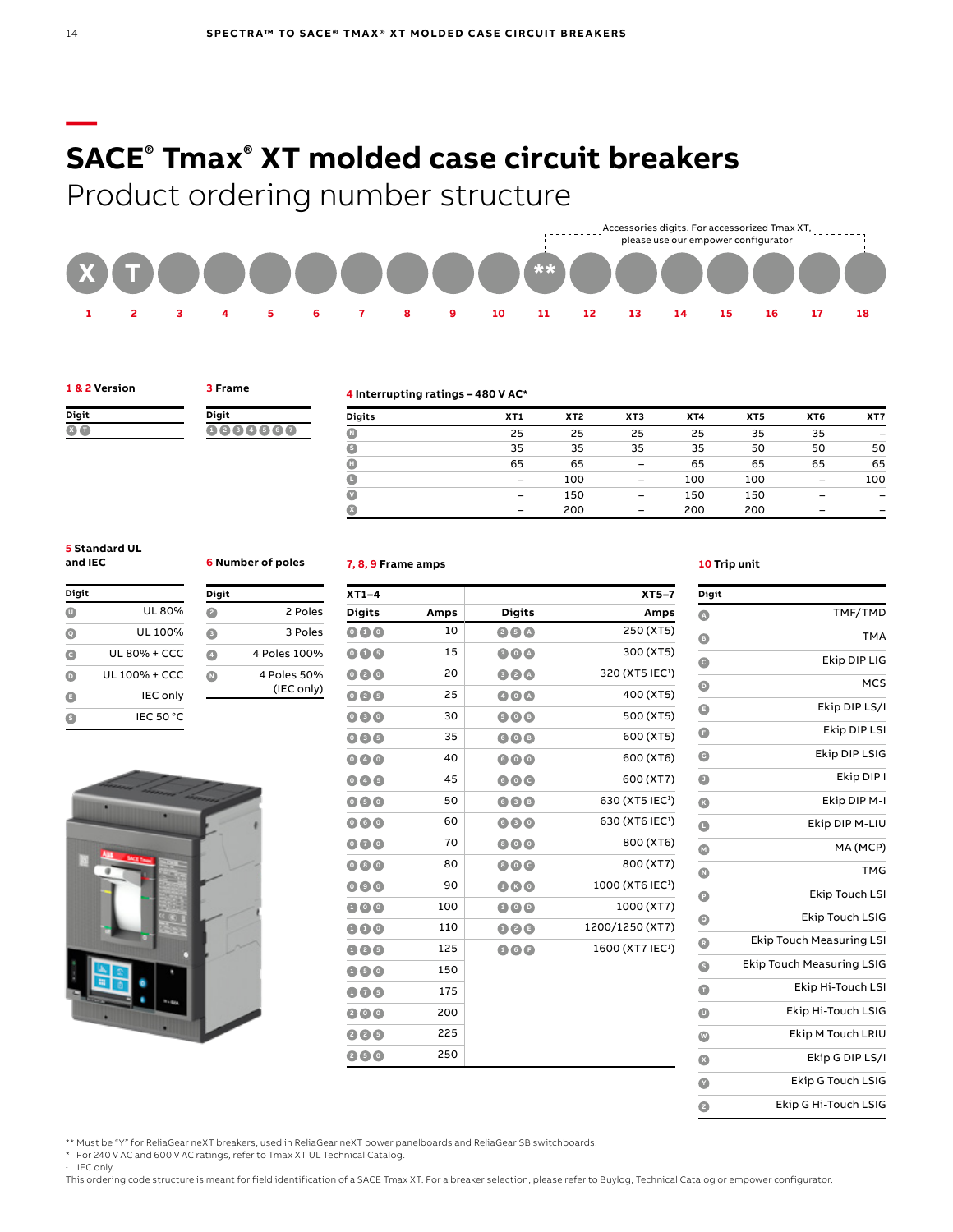**—**

### **Spectra™ RMS and RMS with microEntelliGuard® molded case circuit breakers**

Product ordering number structure (retiring)



5SC, SS, TC and TT catalog codes are optimized for selectivity (extended instantaneous) and will carry a 480 V AC max voltage rating